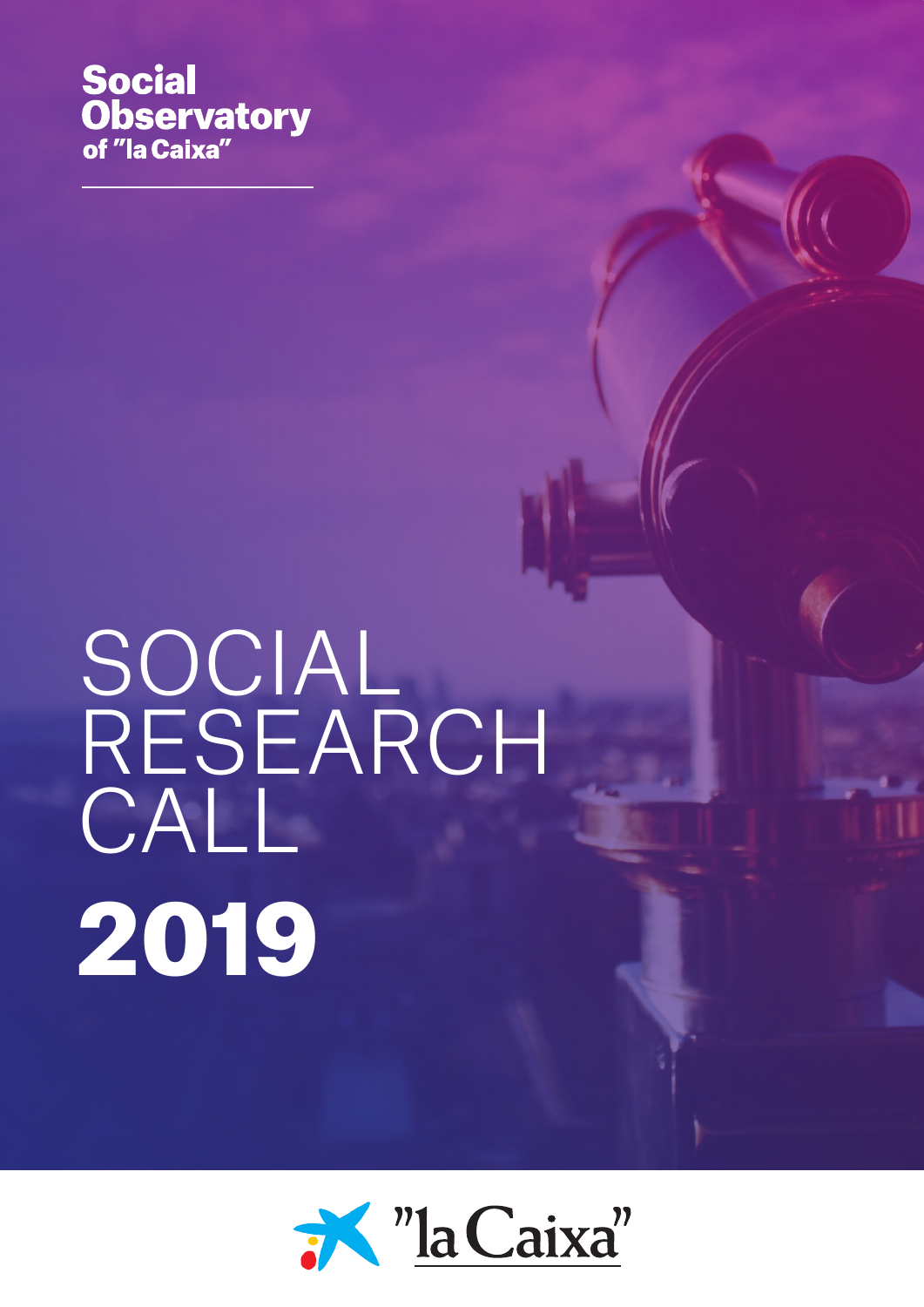## SOCIAL RESEARCH CALL 2019

## Index

#### Page

| 0. Preamble                                                                                                |             |                                                 |    |
|------------------------------------------------------------------------------------------------------------|-------------|-------------------------------------------------|----|
| 1. Objectives and scope of the call                                                                        |             |                                                 |    |
| 2. Call timeline<br>3. Requirements for eligibility<br>4. Submission of proposals<br>5. Evaluation process | 2<br>3<br>5 |                                                 |    |
|                                                                                                            |             | 6. Funding and payments                         | 8  |
|                                                                                                            |             | 7. Responsibilities and project implementation  | 8  |
|                                                                                                            |             | 8. Confidentiality. Privacy and data protection | 10 |
| 9. Additional remarks                                                                                      | 11          |                                                 |    |
|                                                                                                            |             |                                                 |    |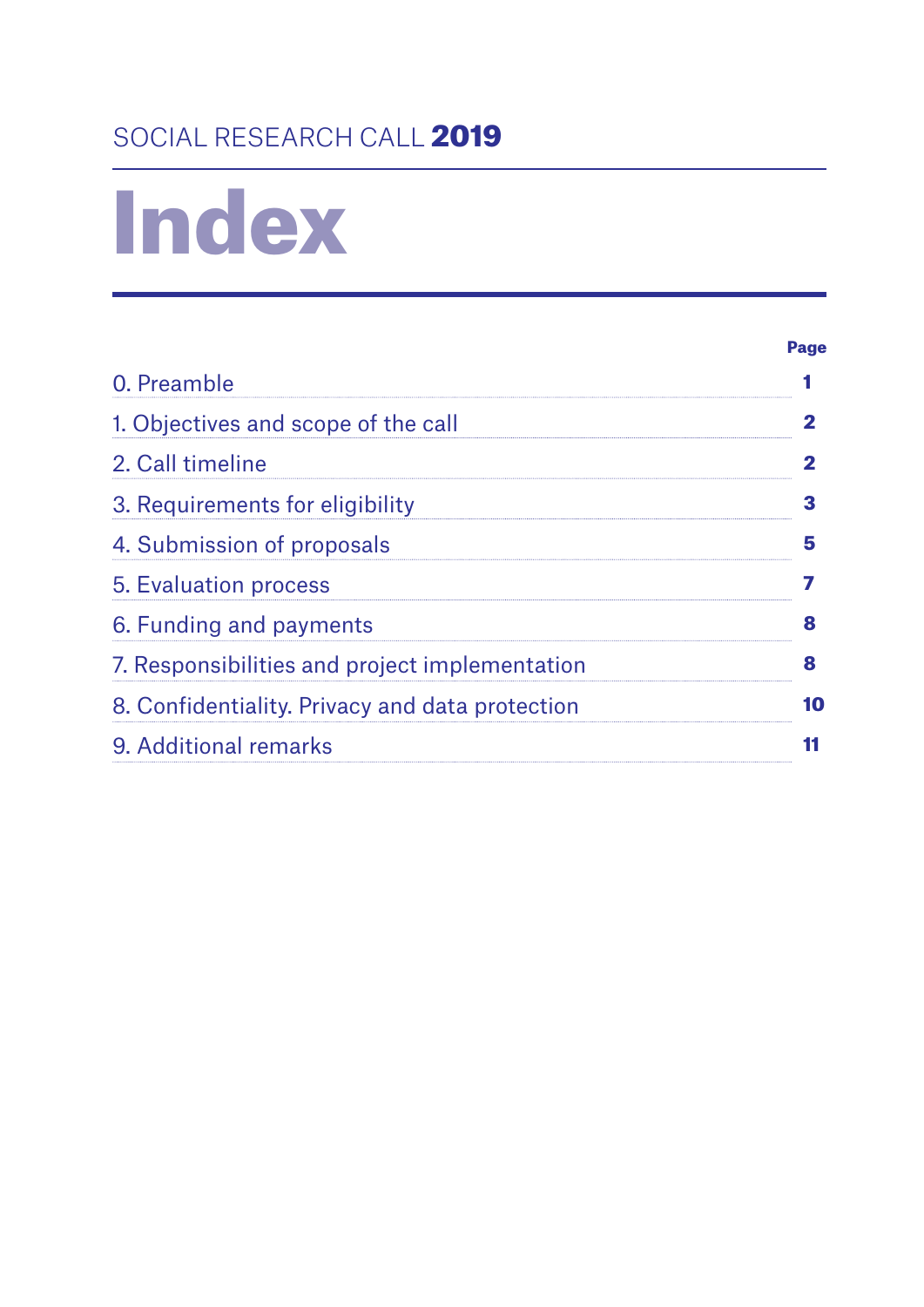#### IMPORTANT CONSIDERATIONS BEFORE APPLYING TO THE 2019 SOCIAL RESEARCH CALL

Please **read the entire rules** for participation document before submitting your application.

Proposals that do not comply with the **full requirements** described in the rules will automatically be rejected.

The same **strict format guidelines** will apply to all proposals. Proposals that do not comply with the format guidelines will automatically be rejected.

**No flexibility or exceptions** in relation to fulfilment of the criteria will be applied in any case.

**Redress procedure** will not be available at any stage of the process.

## Preamble

Today's social challenges are complex, systemic, interconnected and urgent, and require conceptual clarity and evidence-based analysis, together with open-mindedness and originality in exploring new ideas. Social research is a driver of human progress and it has a powerful and responsible role in broadening our understanding of the major challenges of today.

"la Caixa" Banking Foundation is committed to fostering the role of scientific research to better comprehend current and emerging social challenges in Spain. To do this, the Social Observatory of "la Caixa" is launching a new open competitive call **to fund excellent, innovative and socially-oriented research projects, based on robust quantitative**  methodologies to provide reliable knowledge for policy-makers and civil society.

In order to find the most innovative ideas, closely connected with social concerns and priorities, we also need to look and search differently. In this regard, we have designed a selection process aimed at overcoming the gap between science and society: a new panel of practitioners and stakeholders will assess the social relevance of proposed projects, while a panel of international academic experts will guarantee their scientific excellence, novelty and feasibility.

Furthermore, to ensure researchers can focus on what they do best, a special effort has been made to implement an easy and straightforward programme encompassing an effortless submission procedure and flexible use of the grant.

Finally, in order to keep the value of the research ideas at the core of the evaluation, applicants will remain anonymous until the last step of the selection process, in the pursuit of talent discovery and the avoidance of preconceived biases.

From this perspective, we would strongly encourage talented researchers who are moved by the desire to bring new understanding – by challenging, by questioning, and by putting forward new ideas – to participate in the "la Caixa" Social Research call, joining us in our endeavours to make science valuable for society and helping us to reflect on the great challenges of our times.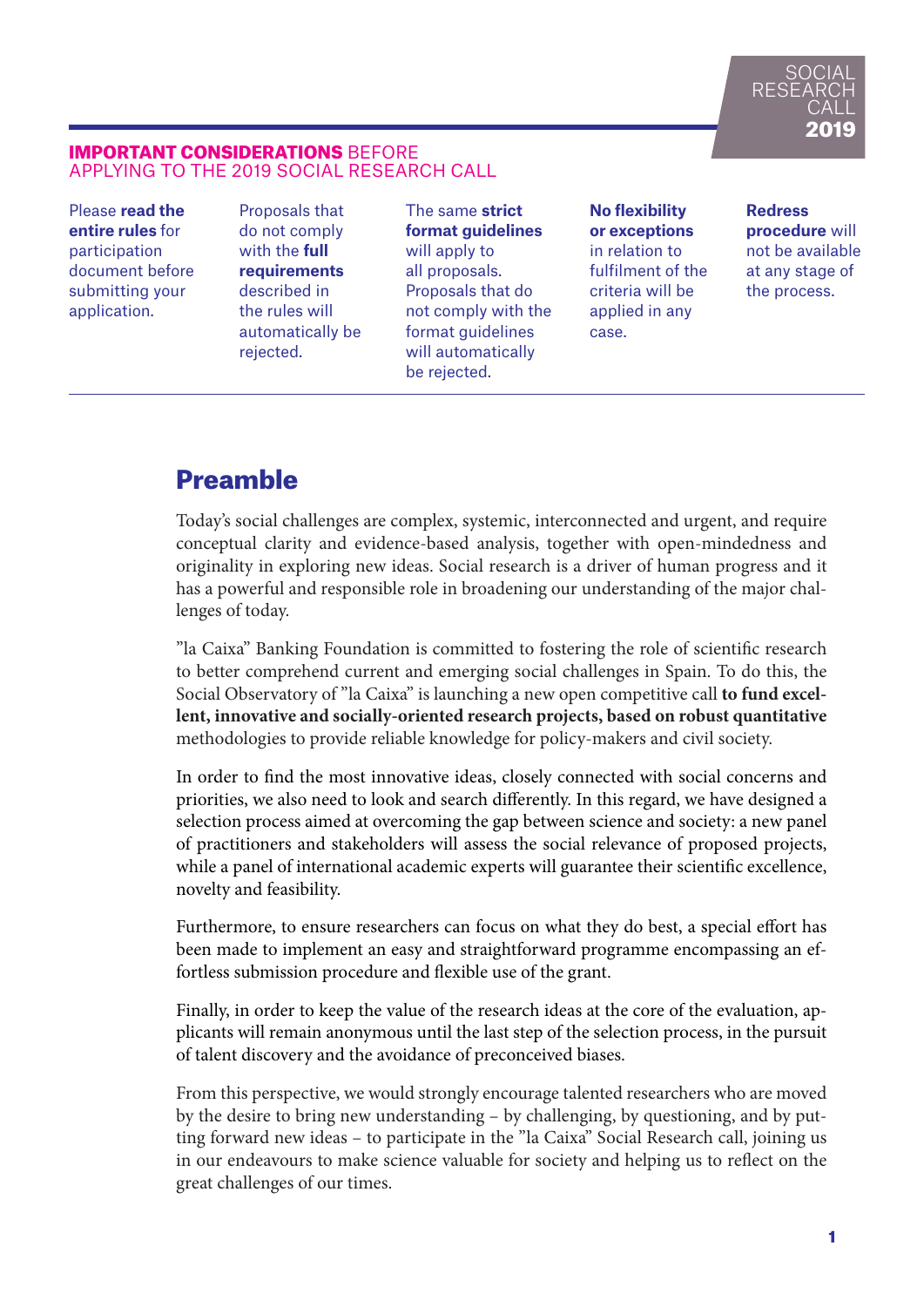## Objectives and scope of the call

1

The Social Observatory of "la Caixa" is launching a new call for **excellent social research** projects that rely on data to provide robust quantifiable evidence and insights about current and emerging **social challenges in Spain** through an **original and innovative approach**.

This call is intended to promote social research projects based on sound **quantitative data analysis** to produce **reliable evidence** for policy decision-makers and practitioners, building bridges between science and society.

To do so, applicants are encouraged to think outside the box in the project conception, execution and data management, including exploitation of existing data sources or the generation of new data. Therefore, projects are expected to have an original perspective, use novel concepts, new methodologies and approaches and/or to be disruptive in management of data.

In this first edition of the call, **"la Caixa" Banking Foundation will allocate up to EUR 1,300,000** to support **13 social research projects of up to 24 months duration**. Awarded projects will be granted with a maximum of **EUR 100,000 each**. The call is intended to support high quality research that delivers outstanding and high-impact scientific contributions. In this regard, awarded projects are expected to deliver results through at least one scientific publication, a short dissemination article and one knowledge-brokering activity.

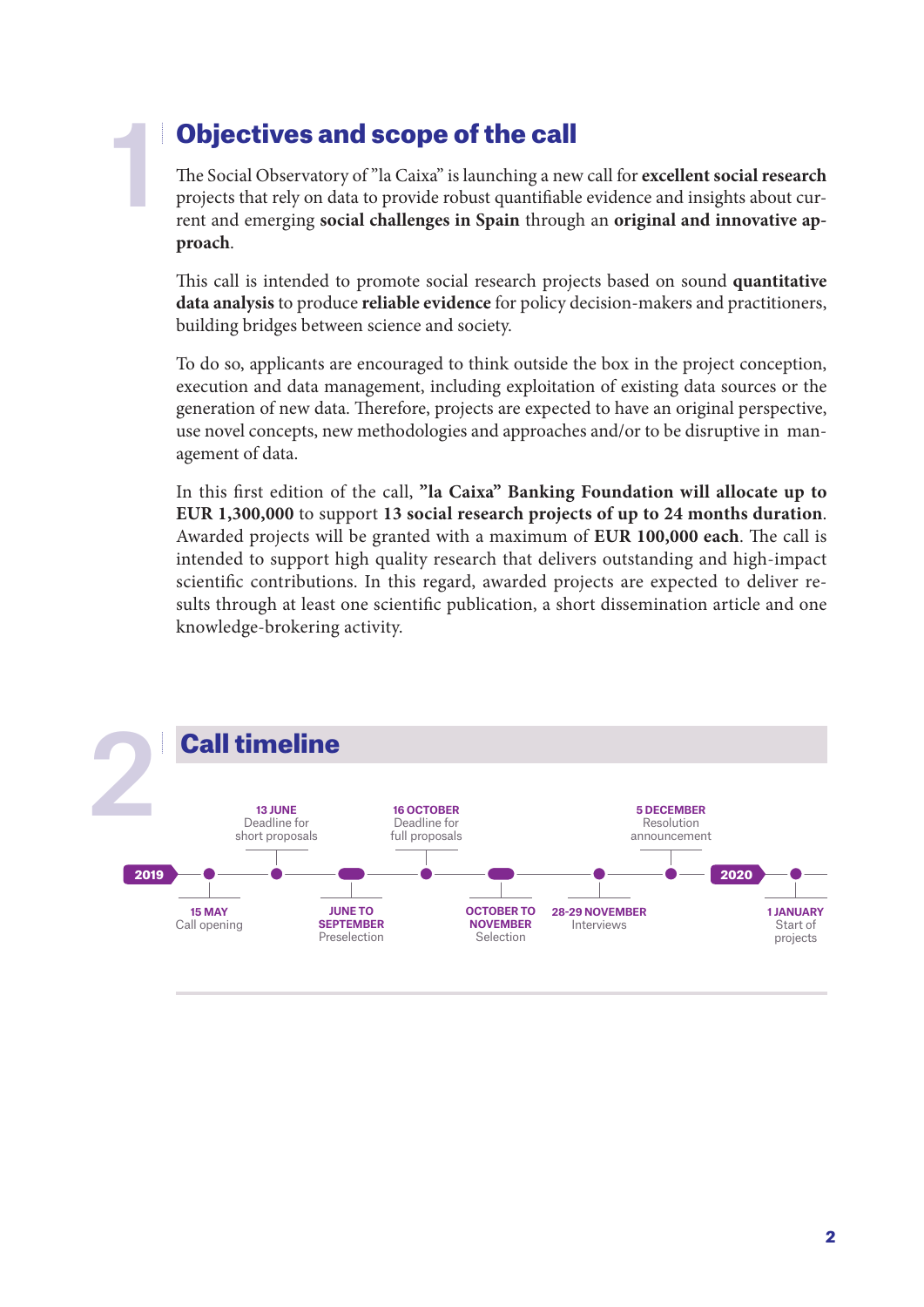## Requirements for eligibility

Any condition indicated in any of the sections of these rules for participation will be considered a requirement for eligibility, since full compliance with them is mandatory for all participants. Specifically, the following criteria need to be met:

#### Proposal

- **3.1 Data-driven methodology:** This call will fund data-driven research projects that help us to broaden our understanding on current and emerging social challenges in Spain using **quantitative methods**. The projects awarded with a grant must generate new evidence-based knowledge. Specifically, the research must involve existing data (including longitudinal, cross-national, administrative data); new data especially generated for the research project and/or new forms of data (such as internet data derived from social media and other online interactions or geographical information systems).
- **3.2 Innovative proposals:** The call encourages pioneering proposals introducing unconventional and **innovative approaches** in terms of a) proposed methodology, b) production or re-use of quantitative data and c) the social challenge to be analysed.
- 3.3 Defined scope: The projects must be focused on **Spain**. In the case of comparative perspectives, Spain must be included in the analysis. Therefore, the data used to carry out the study must refer to Spain. Studies regarding subset units (such as regions, metropolitan areas, cities) within Spain are eligible as long as the results contribute to understanding the concepts in broader terms or the results are relevant, at least, to the entire country.
- **3.4 Social research:** Because social challenges are complex and require converging spheres of knowledge to provide comprehensive and innovative answers, the call is open to proposals from all disciplines focused on social issues as long as they fulfil all the requirements contained in these rules for participation. The research needs to be **socially-driven**: the core of the analysis must concern current or emerging social challenges, shedding light on social phenomena and providing a better understanding or measurement of social interactions.
- **3.5** The following proposals are excluded from this call: social research projects without an empirical approach based on real data, literature reviews, pure theoretical approaches, social intervention projects (unless the intervention(s) itself constitutes the research object of a quantitative analysis), design of courses and materials and any other proposals that differ from drawing up a research question(s) and testing hypothesis. In order to look for novel ideas and promote the generation of new research lines and knowledge, **proposals that imply the continuation of projects in the course of development,** or subsequent phases of projects the results of which have already been totally or partially disseminated, as well as projects having been funded (either through "la Caixa" or any other third-party grants) **will not be considered eligible** at the time of submission and may be give rise to rejection during the life cycle of the granted project.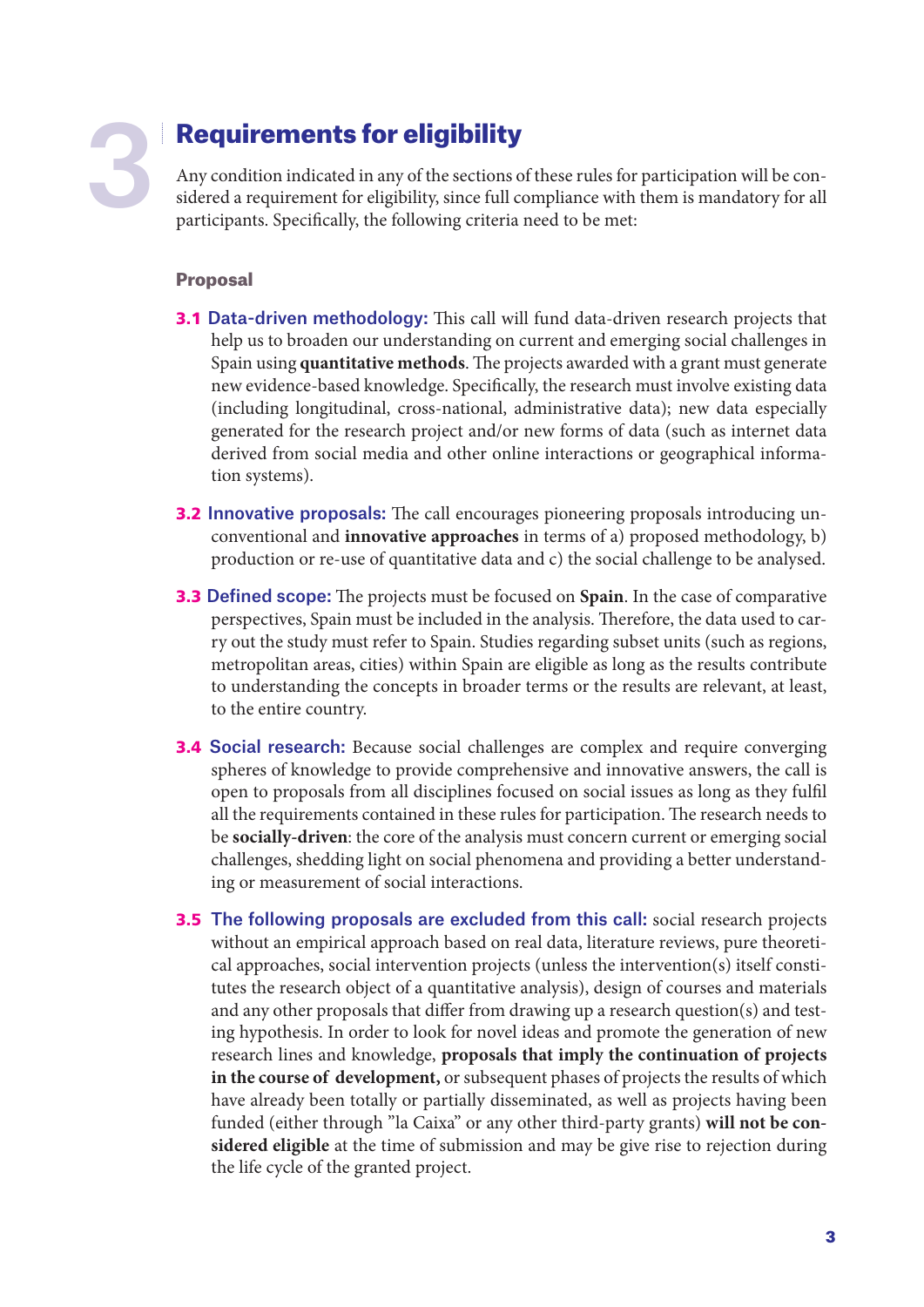#### Principal investigator

- 3.6 The call is aimed to support proposals led by **individual researchers** ("**PIs**") of any nationality who conduct their research activity at a public or private university or research centre legally based in Spain.
- 3.7 The call is open to researchers who can demonstrate **research independence and evidence of prior achievements**. For this reason, applicants (PIs) need to meet the following requirements:
	- » Emerging researchers: applicants whose PhD was awarded between 7 and 2 years before the call deadline (i.e. between 13th June 2017 and 13th June 2012) are required to have published at least 3 scientific articles in the preceding 5 years.
	- » Consolidated researchers: applicants whose PhD was awarded 7 years or more before the call deadline (i.e. before 13th June 2012) are required to have published at least 5 scientific articles in the preceding 5 years.



Only journals indexed in Scopus or Web of Science and [journals recognized by FECYT](https://calidadrevistas.fecyt.es/sites/default/files/informes/2016listadosellofecyt.pdf) will be considered for this purpose.

Should an applicant hold more than one PhD, the above-mentioned period will be counted from the degree awarded first.

Applicants whose PhD was awarded less than 2 years before the call deadline are not eligible.

- **3.8** In those cases of interruption of research activity between the date of the awarding of the PhD and the call deadline, the applicant may request an extension of such periods. To these effects, the following causes will be considered as an interruption of the research activity:
	- » Illness or accident that had led to sick leave of three months or more. An extension may be requested for the number of justified months.
	- » Maternity or paternity leave. An extension of 1 year can be requested for each child.

*The request must be duly justified by means of supporting documentation when required by "la Caixa" Banking Foundation.*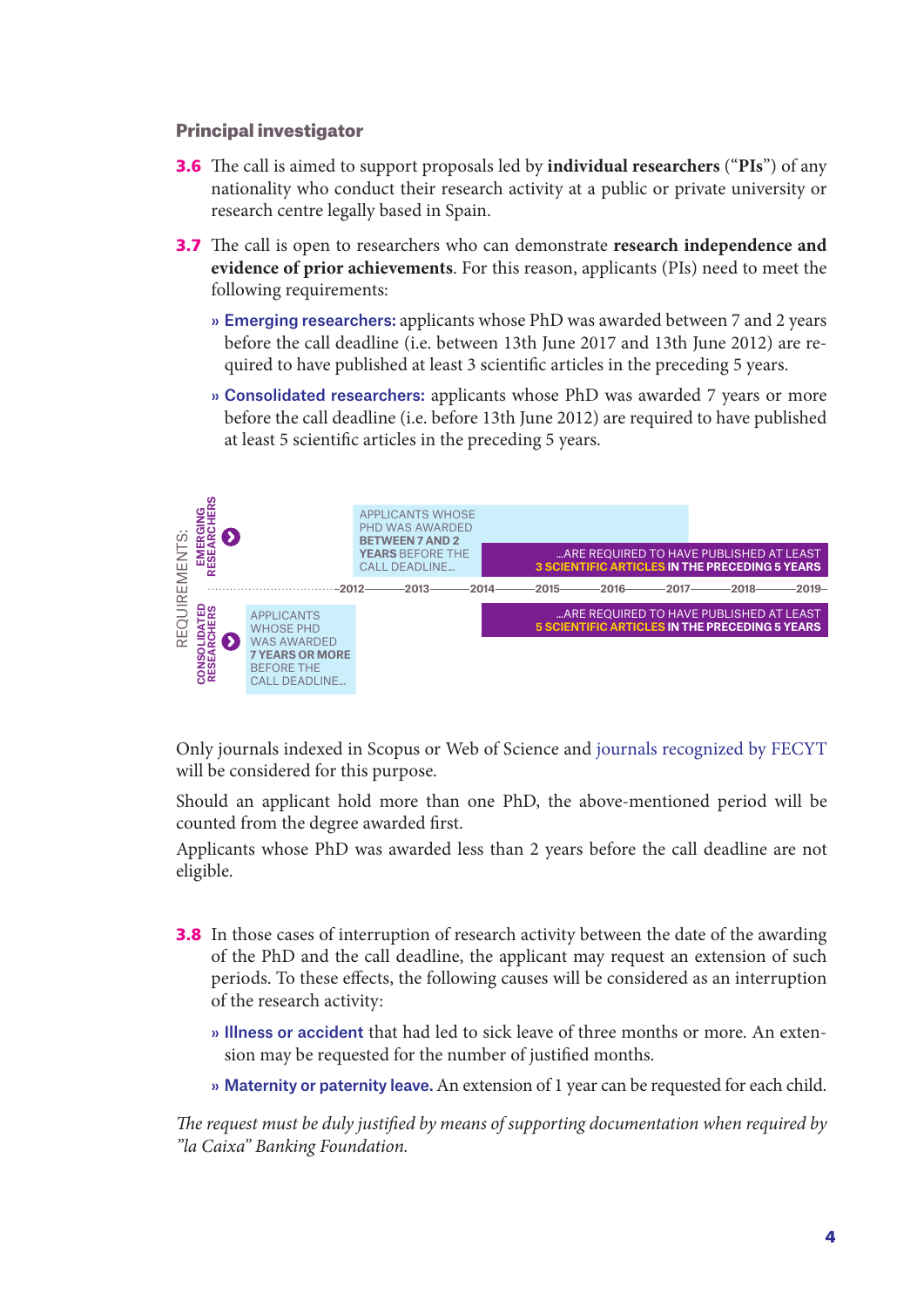3.9 Within the same call, **each applicant (PI) can only submit one single proposal**. Likewise, each proposal can only be submitted by one single applicant.

*Similar proposals submitted by different applicants and applicants attempting to submit more than one proposal will be rejected from this call and the applicants concerned will not be allowed to participate in future calls and fellowships from "la Caixa" Banking Foundation.*

3.10 **Applicants awarded with a grant will not be allowed to submit new proposals in subsequent calls of the grant** during the time the funded project is still being executed. By way of exemption, applicants may submit new proposals in subsequent calls of the grant during the final year of execution of the project.

#### Host institution

- **3.11** The host institution (the "HI") must be a non-profit research-performing organization: a public or private university or research centre legally based in Spain, which will sign **the grant agreement** with "la Caixa" Banking Foundation, together with the applicant, as PI of the project. As such, the HI needs to certify through explicit commitment, by means of a letter of commitment, its engagement of the PI for at least the duration of the project.
- 3.12 Specifically, the **host institution letter of commitment** will certify the endorsement of the proposed project and the commitment to signing the grant agreement with "la Caixa" Banking Foundation should the project be funded, and must be signed by both the legal representative of the HI and the PI and submitted by the former (see section 4). A specific template will be provided for this purpose.
- 3.13 The HI is required to offer the PI **independence to manage the project**. The HI must be willing to support the PI and the team members, if necessary, throughout the project period, providing an appropriate scientific and administrative environment for the project to be conducted.
- 3.14 Should the project be awarded with a grant, the **PI must be legally linked to the HI,** either by statute, work contract or other type of collaboration by the time the project starts and, at least, during the whole duration of the project.

# 4

## Submission of proposals

- 4.1 In order to optimize the workload of applicants and evaluators, the submission of proposals is structured incrementally through a **two-stage procedure**:
	- » In the first stage, a short proposal together with the HI letter of commitment needs to be submitted prior to the corresponding deadline through an online system available on the programme website.
	- » Successful preselected short proposals are invited to submit a full proposal and to demonstrate the research capabilities of the PI and research team, if applicable.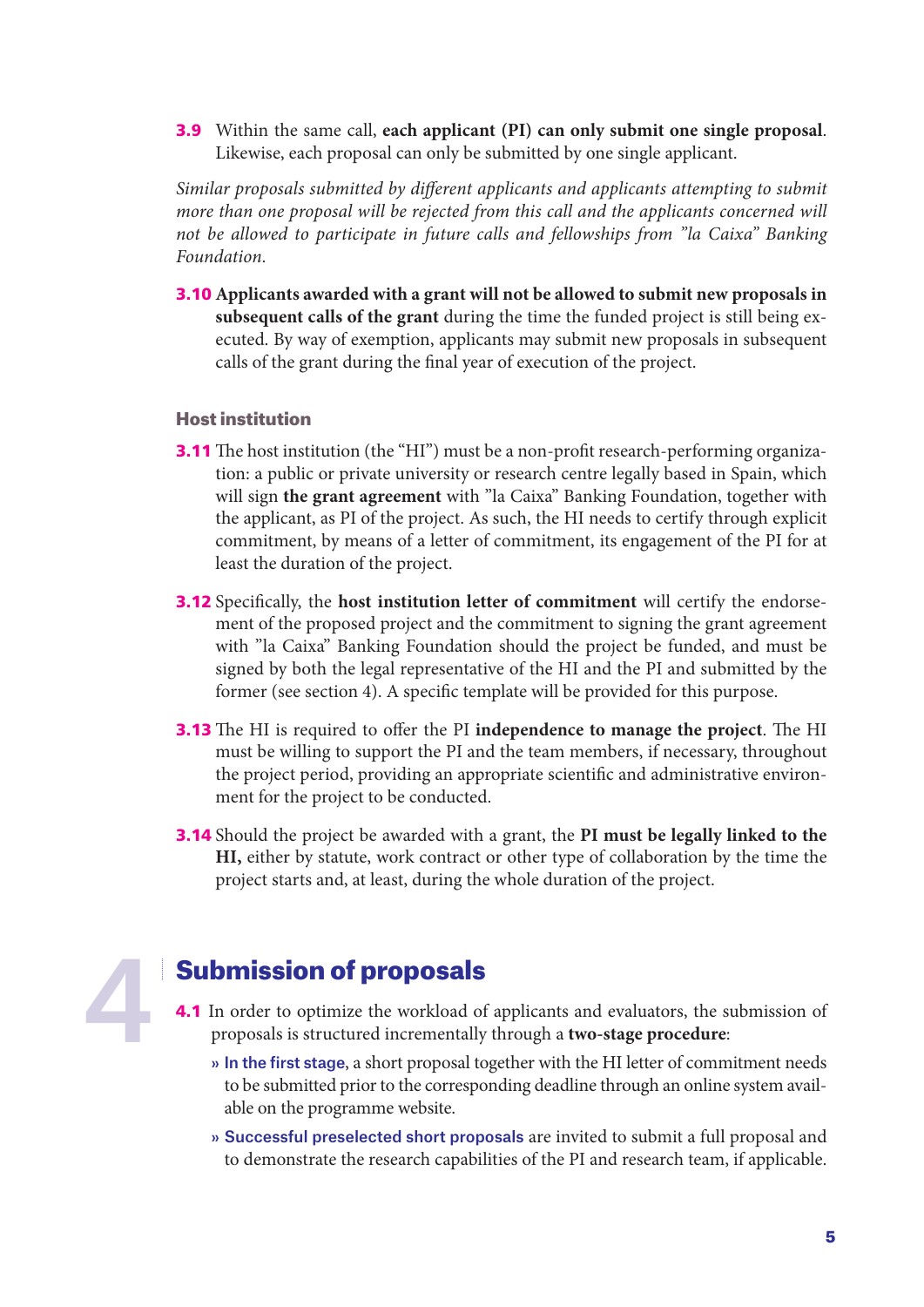FIRST STAGE

» **Short proposal (3 pages):** Pitch your research question and hypothesis. Outline the objectives of the project, its scope and social challenge(s) addressed. Describe why your project is innovative and original. Briefly define the quantitative data used and methodology behind.

*IMPORTANT: The short proposal must be written for a non-specialized audience. The selection process will incorporate stakeholders from outside of academia.*

» **Host institution letter of commitment:** submitted by the applicant.

To proceed to the second stage, successful preselected proposals will be required to submit:

- **SECOND STAGE** » **Full proposal (15 pages):** Describe your research project in detail. Define the objectives of the project, its scope and social challenge(s) addressed. Explain in detail why your project is innovative and original. Trace with precision the research question(s) that your project is answering, describing the quantitative data and methodology behind.
	- » **Capabilities (1 page):** Prove and highlight the suitability of yourself as PI and your team (if any) to carry out the project successfully. Consider any potential cooperating organizations if pertinent. Focus on synergetic value as much as individual performance.
- 4.2 Both short and full proposals will be **blind-reviewed**, therefore the short and full proposals must be **anonymous** and must not contain any information by which the identity of the applicant (PI), research group, or affiliation can be recognized. The letter of commitment and "Capabilities" document are exempted from this condition.

SECOND STAGE

*Proposals containing any information by which the identity of its members can be recognized will automatically be rejected.* 

- 4.3 Proposals must be written entirely in **English.** The whole process of submission and selection of applications, including the interview, will be carried out in English. Documents or statements must also be submitted in English.
- 4.4 **Templates** for each form will be available at the online submission platform as well as on the programme website. Proposals must strictly comply with the **format guidelines** indicated in the templates.

*Proposals not abiding by the format guidelines will automatically be rejected.*

**4.5** The proposals must be completed with all the information and documents requested and submitted before the closing date of the call.

Incomplete proposals and/or proposals not complying with all requirements stated in *these rules will automatically be rejected.*

4.6 At the request of "la Caixa" Banking Foundation, the selected applicants will need to certify, with original or certified documents, the files and documents included in the application. Likewise, "la Caixa" Banking Foundation may request the original certificates of any data mentioned in the application.

*Failing to provide such documents will automatically make projects ineligible even if they have successfully completed the entire selection process.*

*Applicants, by applying for the grant, acknowledge and agree in full to the content of these rules for participation.*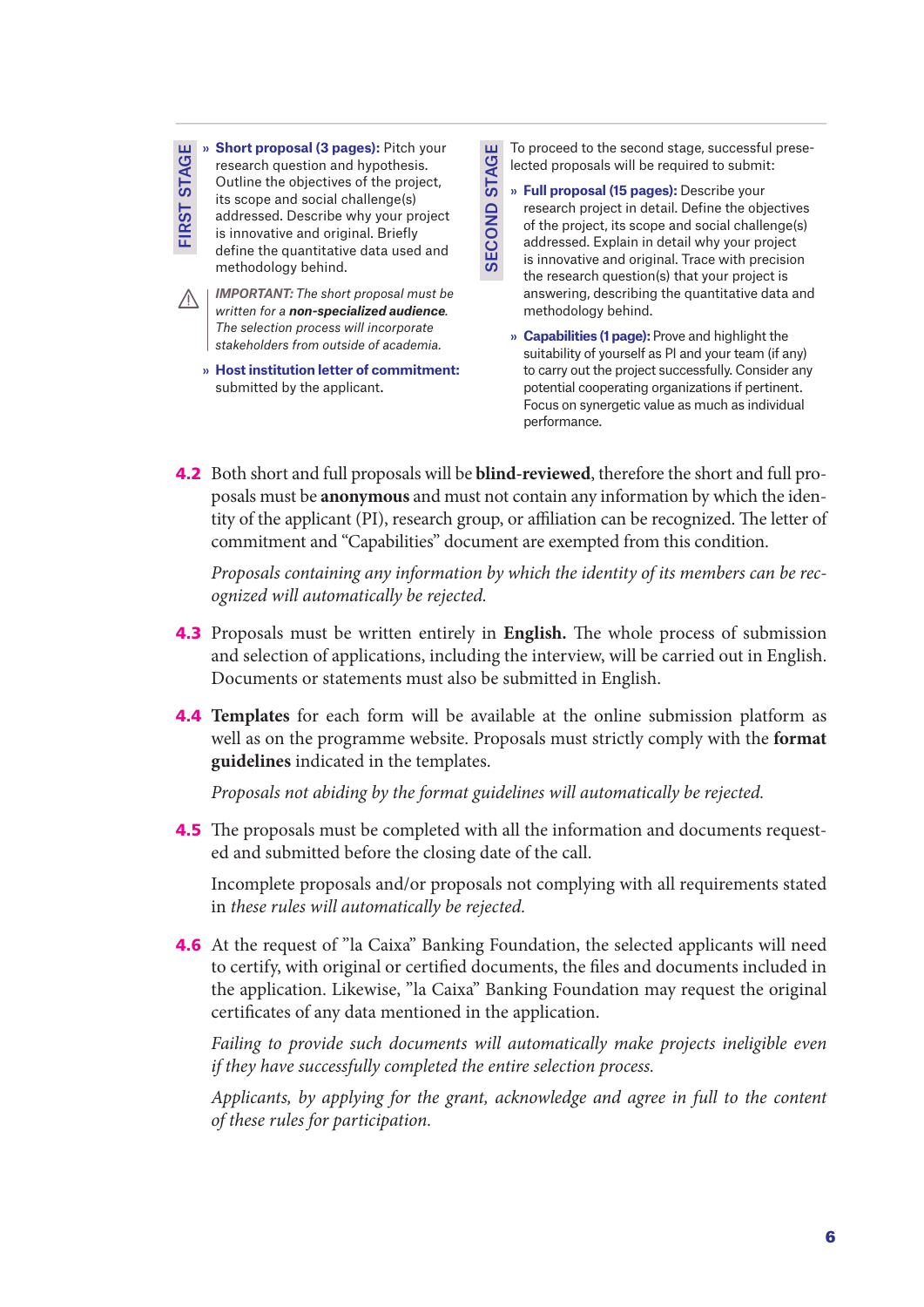ELIGIBILITY

GIBILI

1. PRESELECTION

2. SELECTION PROCESS

## Evaluation process

5.1 Evaluation panels will be **multidisciplinary** and will be formed by independent experts combining both international and national profiles. With the aim of promoting social research that bridges science and society, **non-academic experts (practitioners and stakeholders)** will be incorporated in the first and final stages of the evaluation process.

#### **THE EVALUATION OF PROPOSALS WILL PROCEED AS FOLLOWS:**



All applications received will be accurately screened to ensure the fulfilment of the criteria published in the rules for participation of this call, as well as the format guidelines detailed in the template. Applications not complying with these criteria will automatically be rejected.

> **PHASE 1.2 – Stakeholder-review:** Proposals selected in the previous stage will subsequently be assessed by **5 non-academic experts**, (practitioners and professionals who deal with social issues) taking into consideration the social



Applicants of preselected proposals will be called to submit a full proposal.

relevance of the proposed projects.

### **FULL PROPOSALS EVALUATION**

**PHASE 2.1 – Peer-review: 5 academic experts** will assess the proposals according to their scientific soundness and their novelty as well as their feasibility and social relevance.

#### **PHASE 2.2 – Selection panel:**

The best-ranked proposals will be invited to pitch their projects in front of an expert mixed panel formed by **9 to 12 internationally renowned experts** including scholars and non-academic experts (2:1 ratio).

- *· The interviews will be held in Barcelona.*
- *· All the interviews will take place in person and will be conducted in English.*
- *· They will not be conducted by phone or by means of any other*
- *audio-visual and/or telecommunication media or device.*
- *· The presentation of the proposal will be carried out exclusively by the applicant (PI).*
- *· If attendance at the interview entails travel or accommodation expenses, applicants may receive a compensation in accordance with "la Caixa" Banking Foundation policy in this regard, which will be sent to applicants for clarity.*
- 5.2 In the event that a proposal is dismissed at any stage of the selection process**, no redress or appeal procedure will be admitted**. The selection process will not be subject to redress nor will the technical and scientific assessment of the evaluators be called into question. The evaluation and selection processes in themselves guarantee the independence and objectivity of the evaluation.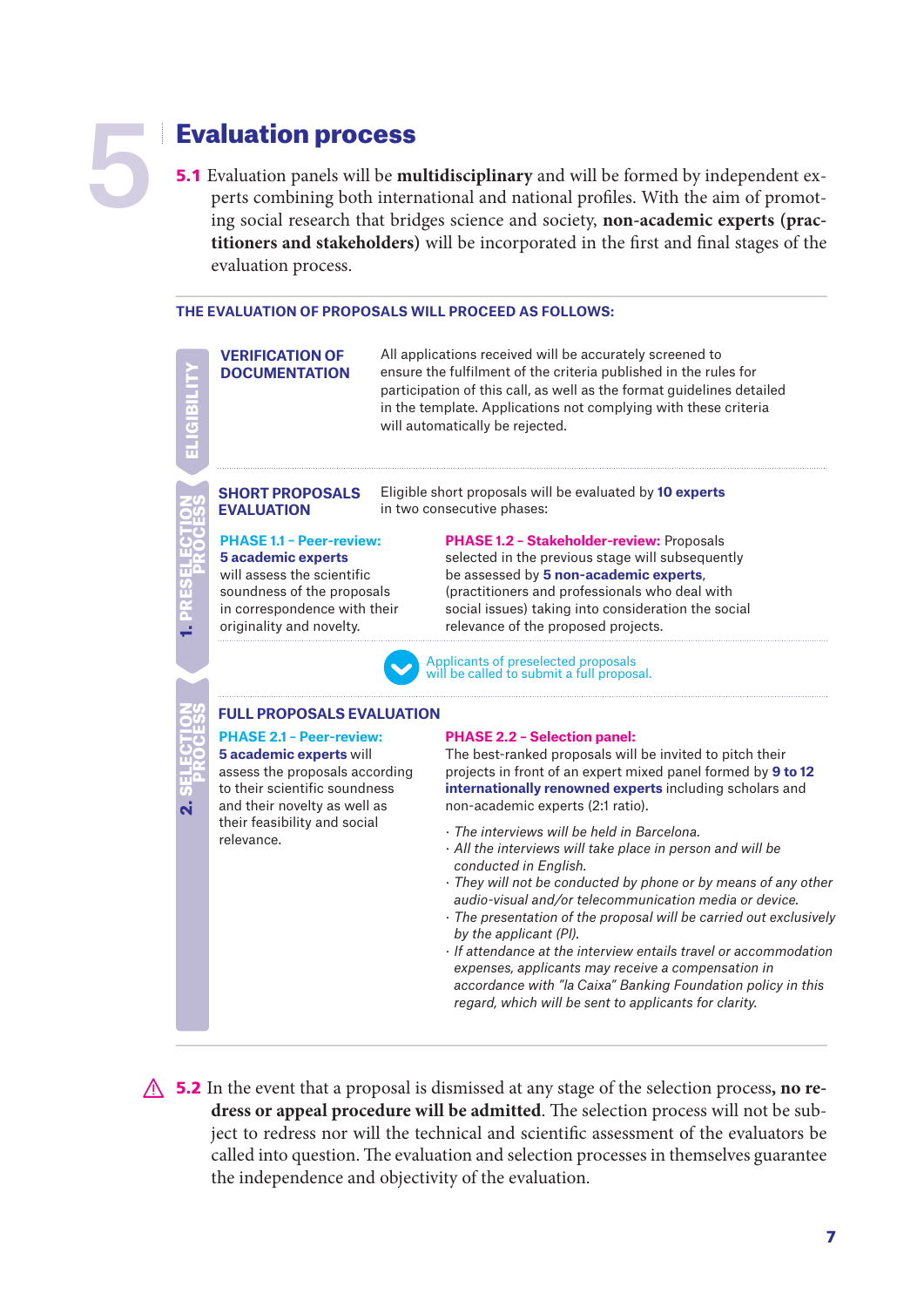7

### Funding and payments

- 6.1 The **grant will be awarded to the host institution**, which will be **responsible for distributing the budget** and justifying the destination of the funds received by "la Caixa" Banking Foundation. No funding will be granted to an individual.
- **6.2** The grant will fund projects with a maximum flat-rate amount of EUR 100,000 each (see section 7.4). Applicants **are allowed to use the grant in a flexible way as long as the expenses are incurred by the beneficiary and the funds are used to cover costs directly derived from the project**.
- **6.3** The payment schedule will be as follows:
	- » 50% of the grant at the start of the project. The starting date will be the date of the signing of the Grant Agreement with the HI.
	- » 30% of the grant at the midline stage of the project, further to a follow-up report submitted the Programme Office of "la Caixa" Banking Foundation.
	- » 20% of the grant after delivery of the outputs, (see section [7](#page-9-0)). The final payment will be released after submission of the scientific article to the corresponding indexed journal, approval of the dissemination article by the Social Observatory of "la Caixa" and justification of the allocation of the grant (including justification of the project's expenses).

### <span id="page-9-0"></span>Responsibilities and project implementation

#### Outputs delivery

- <span id="page-9-1"></span>**7.1** The funding scheme is highly focused on outputs that provide returns to society and science and that are of public value. Therefore, applicants who are awarded are expected to commit to three main outcomes:
	- 1. Scientific Article: The results of the project have to be published in the form of, at least, one article in an indexed journal. Only journals indexed with Scopus or Web of Science and journals recognized by FECYT will be considered for this purpose.
	- 2. Dissemination article: In the form of a short article for lay audiences (Working Paper/Pre-print) that must be submitted to the Programme Office of "la Caixa" Banking Foundation at the end of the project. "la Caixa" Banking Foundation will be granted the right of publication of the dissemination article on the Social Observatory of "la Caixa" website and/or newsletter and/or any other dissemination channels of "la Caixa" Banking Foundation activities (see sections 7.11 and 7.12 for further details).
	- 3. Knowledge-brokering activity: Applicants are expected to contribute and participate in one knowledge-brokering activity led and organized by "la Caixa" Banking Foundation. The implementation of such activities will be decided ad-hoc by the end of the project. The aim of this activity encompasses two dimensions: in the first place, knowledge brokering brings the scientific results of research to practitioners, policymakers and other relevant stakeholders in order to help them make informed decisions. Secondly, it helps researchers to discern and drive research priorities towards the challenges that are shaping society.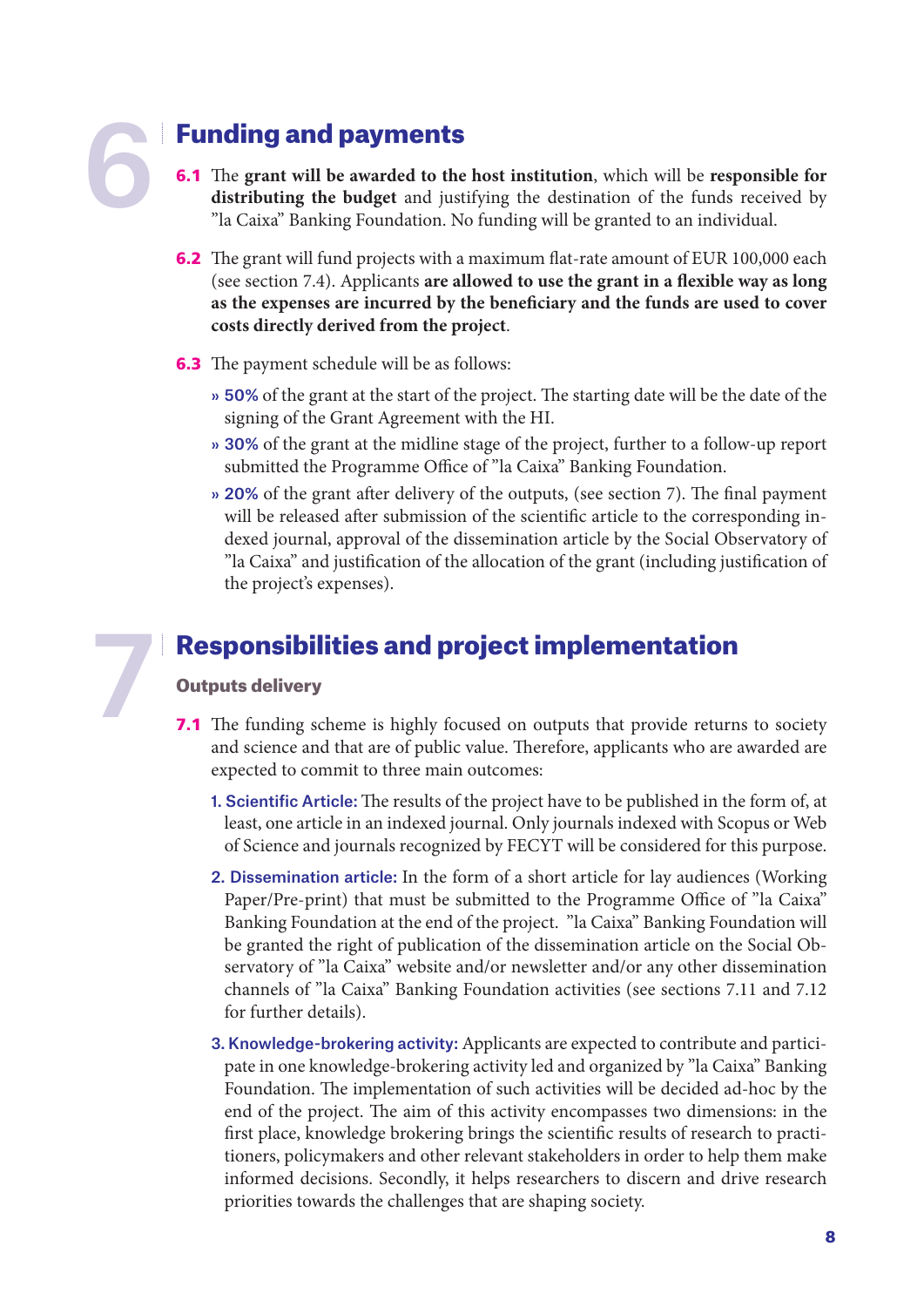#### Use of the grant

- **7.2** The grant can be used in a flexible way, as long as it is fully allocated to cover costs directly derived from the project**. Eligible direct costs** are those costs which are identifiable as specific costs directly linked to the development of the project and which can therefore be attributed to it directly. The grant allows for coverage of the costs of the PI, researchers and other staff (providing that a maximum of 10% of the grant can be used as additional remuneration only for PIs), travel costs, cost of goods and services , subcontracting and equipment. **Eligible indirect costs** (overheads) must not exceed 10% of the total amount of the grant.
- **7.3** The PI must provide a scientific-technical summary and justification of the costs incurred as well as any other additional information that "la Caixa" Banking Foundation may request, if deemed necessary, from the PI or the HI, which shall accordingly authorise each other for this purpose.
- 7.4 **In no case will the grant exceed the total costs of the project actually incurred by the HI.** Therefore, at the end of the project, "la Caixa" Banking Foundation will calculate the balance and issue the payment, if due, of any remaining amount of the grant**. Accordingly, if the costs actually incurred in the project were below the amount of the grant received, the HI will reimburse the amount paid in excess.** If the costs incurred in the project were above the amount of the grant, no increase of budget will be granted by "la Caixa" Banking Foundation.

#### Applicable policies and regulations

- 7.5 "la Caixa" Banking Foundation fosters the principles of **Responsible Research and Innovation (RRI)**. These principles take into account gender equality in research and innovation (R&I), as well as other inclusion issues; open access to scientific results, ethics and research integrity and the engagement of social stakeholders in the design and performance of R&I.
- 7.6 Cases of **scientific misconduct** that may arise during the evaluation of a proposal and throughout execution of the project and the project outputs delivery, must be communicated immediately by the Host Institution to "la Caixa" Banking Foundation.
- 7.7 "la Caixa" Banking Foundation supports the principles of **open access**, following the principle of "as open as possible, as closed as necessary". With regard to scientific publications, HI and PI must follow the [open access policy of the "la Caixa" Banking](https://obrasociallacaixa.org/documents/10280/692563/politica_acceso_abierto_en.pdf/c5801c90-1fff-43d7-a8fb-6b3fa48b6539)  [Foundation.](https://obrasociallacaixa.org/documents/10280/692563/politica_acceso_abierto_en.pdf/c5801c90-1fff-43d7-a8fb-6b3fa48b6539)

#### Acknowledgments and dissemination rules

7.8 In all dissemination and communication of the project, "la Caixa" Banking Foundation will be mentioned as funding organization of the project. This shall be apply, if possible and unless "la Caixa" Banking Foundation requests otherwise, to all dissemination and communication actions, disclosures and activities, as well as to all equipment, infrastructure and main results funded by the grant. Communication and disclosure materials shall be submitted to "la Caixa" Banking Foundation for prior review and approval in writing.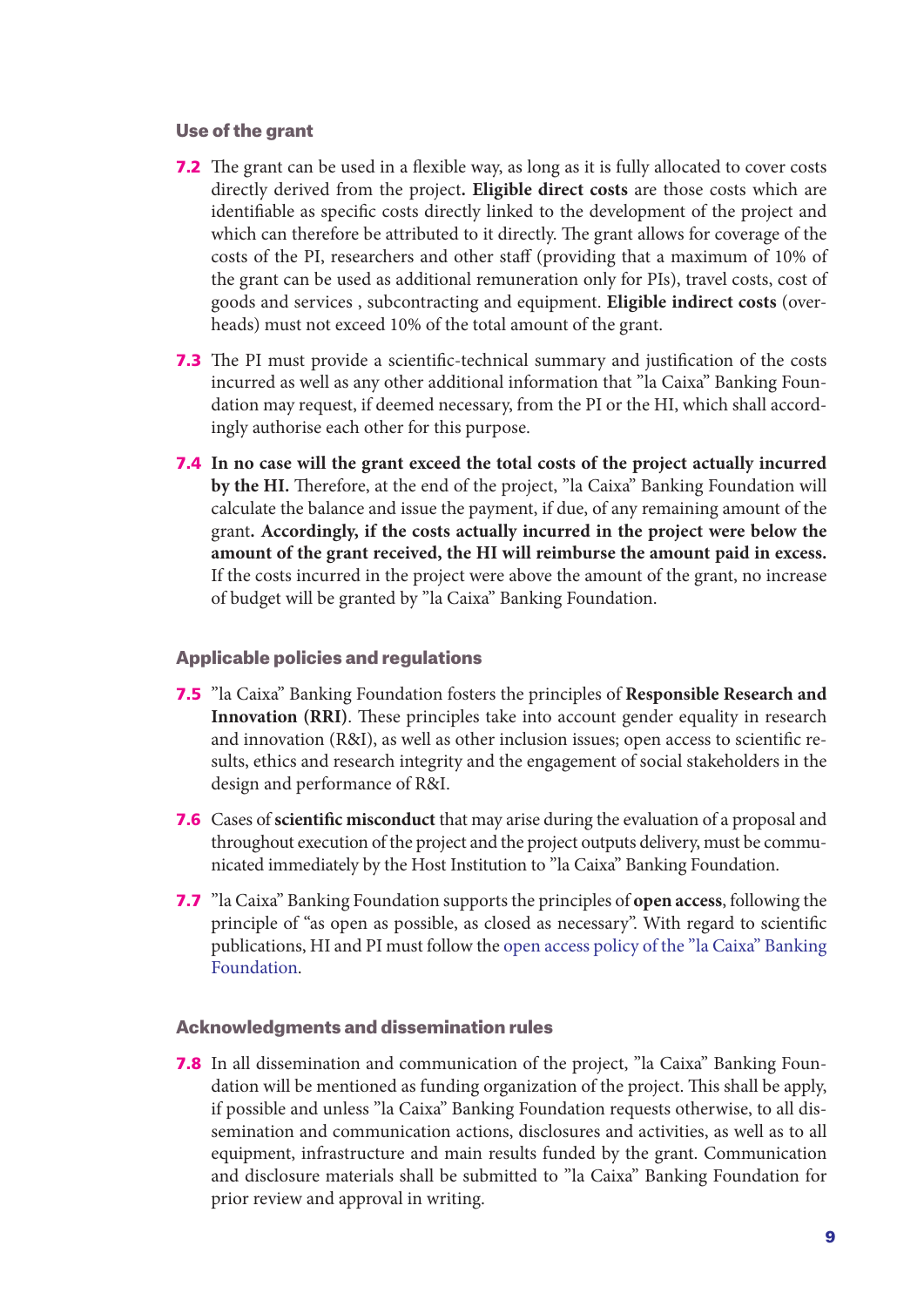- 7.9 Scientific articles and any other scientific communication published as a result of the grant must include the following text "*The project leading to these results has received funding from "la Caixa" Banking Foundation under the project code <CODE ASSIGNED TO AWARDED PROJECTS>*". PIs must notify "la Caixa" Banking Foundation in advance of the publication of any such articles.
- 7.10 The logo of "la Caixa" Banking Foundation and the reference to the contribution of "la Caixa" Banking Foundation must appear in a way that is easily visible to the public and is sufficiently prominent (also taking into account the nature of the activity or the object), always subject to the prior revision and approval of "la Caixa" Banking Foundation in writing. For this purpose, "la Caixa" Banking Foundation authorises the use of the logo and may provide it in a digital format upon request.
- **7.11** "la Caixa" Banking Foundation reserves the right (but shall not be bound) to publish and disseminate the results generated under the projects awarded with the grant and, in particular, the dissemination article mentioned in section [7.1.2.](#page-9-1) In any case, the publication or dissemination carried out by "la Caixa" Banking Foundation will observe the right of the authors to be acknowledged as such.
- **7.12** In order to enable the publication and dissemination referred to in sections [7.1.2](#page-9-1) and 7.11 above, the grant agreement will include the granting of exploitation rights in favour of "la Caixa" Banking Foundation to the extent necessary for publishing, disseminating and translating the dissemination article through the Social Observatory of "la Caixa" website and/or newsletter and/or any other dissemination channels of "la Caixa" Banking Foundation activities, with no time limitation and on a worldwide basis.
- **7.13** Before applying for the grant, the PI must ensure that there are neither prior commitments nor third parties' prior rights impeding compliance with this dissemination policy and, in general, with these rules for participation.

### Confidentiality. Privacy and data protection

8.1 The applicants authorize "la Caixa" Banking Foundation to access, use and share the information of the proposals, including any and all documents referred to therein, whether submitted at the time of the application or at a later stage, for the purposes of this grant and to the extent necessary, including, but not limited to, the evaluation, selection and monitoring of the projects. The applicants confirm to "la Caixa" Banking Foundation that such information and documentation can be shared and used for these purposes.

*To the extent that the identifying and/or professional details of natural persons linked to the projects is provided in the application form and supporting documents, the applicants shall be understood to have informed those individuals regarding the information indicated in this clause and, where applicable, to have obtained the necessary consent of those persons for their inclusion in the proposals.*